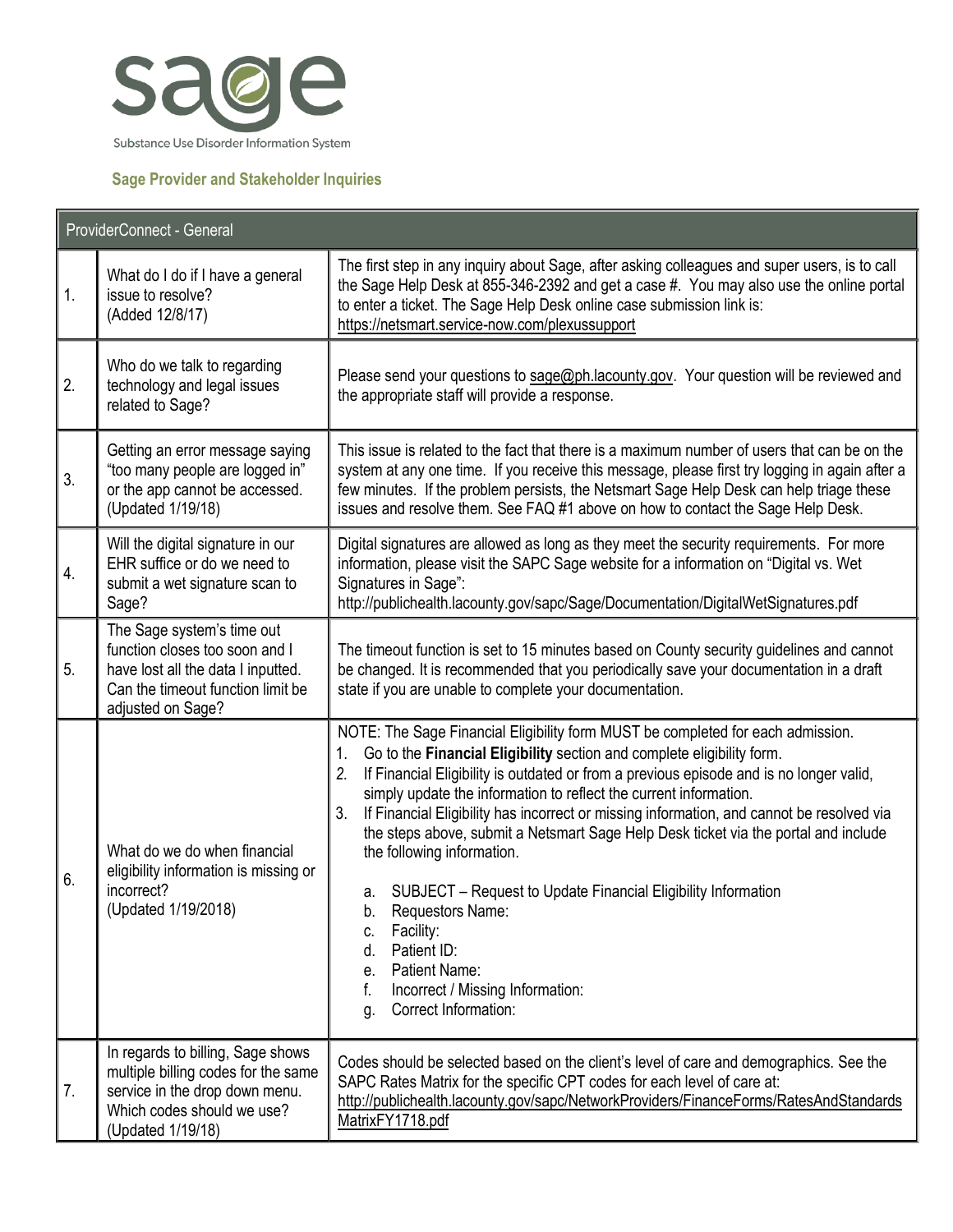**Sage Provider and Stakeholder Inquiries** *Last Updated 12/07/17*

**# Question Answer**

|     | ProviderConnect - Authorization                                                                                                                                                 |                                                                                                                                                                                                                                                                                                                                                                                                                                                                                                                                                                                                                                                                            |  |  |
|-----|---------------------------------------------------------------------------------------------------------------------------------------------------------------------------------|----------------------------------------------------------------------------------------------------------------------------------------------------------------------------------------------------------------------------------------------------------------------------------------------------------------------------------------------------------------------------------------------------------------------------------------------------------------------------------------------------------------------------------------------------------------------------------------------------------------------------------------------------------------------------|--|--|
| 8.  | Our ASAMs and service requests<br>sent via fax before December 1st<br>are pending approval. Do we<br>need to input/upload them to<br>Sage?<br>(Updated 1/19/18)                 | No, generally only authorizations after December 1, 2017 need to be entered into Sage.<br>Authorizations submitted prior should have been electronically imported during the data<br>conversion.<br>If you do not see your authorization in the Sage system for a patient that you need to<br>document on or bill for, you should verify that you have the correct patient record. If you<br>verify that you have the correct patient but are still unable to see the authorization, then you<br>will have to submit the authorization in Sage. However, billing for services delivered prior to<br>12/1/2017 should be done in the old legacy billing system (e.g., EBS). |  |  |
| 9.  | When do I use the Sage Service<br>Authorization Form?<br>(Updated 1/18/18)                                                                                                      | Providers should complete the Sage Service Authorization Form when submitting a request<br>for authorized or pre-authorized services only. The form is NOT needed to be completed<br>for non-authorized services, such as Outpatient, Intensive Outpatient, Opioid Treatment<br>Program services for adults, and Withdrawal Management for adults.<br>If you submit an authorization form for a non-authorized service, you will receive a<br>notification that this authorization is Denied with the reason given as "Service Requested<br>does not require a member specific authorization. Please utilize process for non-authorized<br>services."                      |  |  |
| 10. | When do I use the Sage Provider<br>Diagnosis form?<br>(Added 1/18/17)                                                                                                           | A patient's diagnosis MUST BE entered in the Provider Diagnosis ICD-10 Tab ONLY for<br>ALL admissions (OP, IOP, Residential, etc.). Sage connects this diagnosis to your billing,<br>which is a Medi-Cal requirement.<br>Do NOT enter a diagnosis in the diagnosis field on the ProviderConnect Authorization<br>Form, as this will cause billing errors. The diagnosis field on the ProviderConnect<br>Authorization Form must be left blank.                                                                                                                                                                                                                             |  |  |
| 11. | I am a Primary Sage user. What<br>do I have to submit for approval of<br>a non-authorized service? Is a<br>Service Request Form needed to<br>be submitted?<br>(Updated 1/18/18) | There is no longer a need to use the Service Request Form, as was the case prior to Sage.<br>Non-authorized services DO NOT require completion of a Service Authorization Form.<br>Non-authorized services include Outpatient, Intensive Outpatient, Opioid Treatment<br>Program services for adults, and Withdrawal Management Programs for adults.<br>Simply complete the required documentation (e.g. ASAM CONTINUUM assessment,<br>Treatment Plan, Clinical Notes, etc.), begin treatment, and submit your claim to SAPC.                                                                                                                                              |  |  |
| 12. | How can I know whether my<br>patient has had their medical<br>eligibility verified?<br>(Added 1/19/18)                                                                          | If your Sage user role allows you to run reports, you can run the "Client Eligibility<br>Verification Report" for your patient. If your patient has active eligibility, you do not need to<br>request to have it re-verified.                                                                                                                                                                                                                                                                                                                                                                                                                                              |  |  |
| 13. | I have a patient that was<br>authorized for services prior to<br>Sage. However, I am unsure how<br>to find the authorization in Sage.<br>What should I do?<br>(Added 12/7/17)   | Open the client's chart. Select the Authorization tab. You will see a list of authorizations for<br>that client from your organization. You can click on the authorization number for details.<br>To see all authorizations for your organization, go to the Main Menu, click on Reports,<br>select Authorization Request Status, and click on Search by Criteria.                                                                                                                                                                                                                                                                                                         |  |  |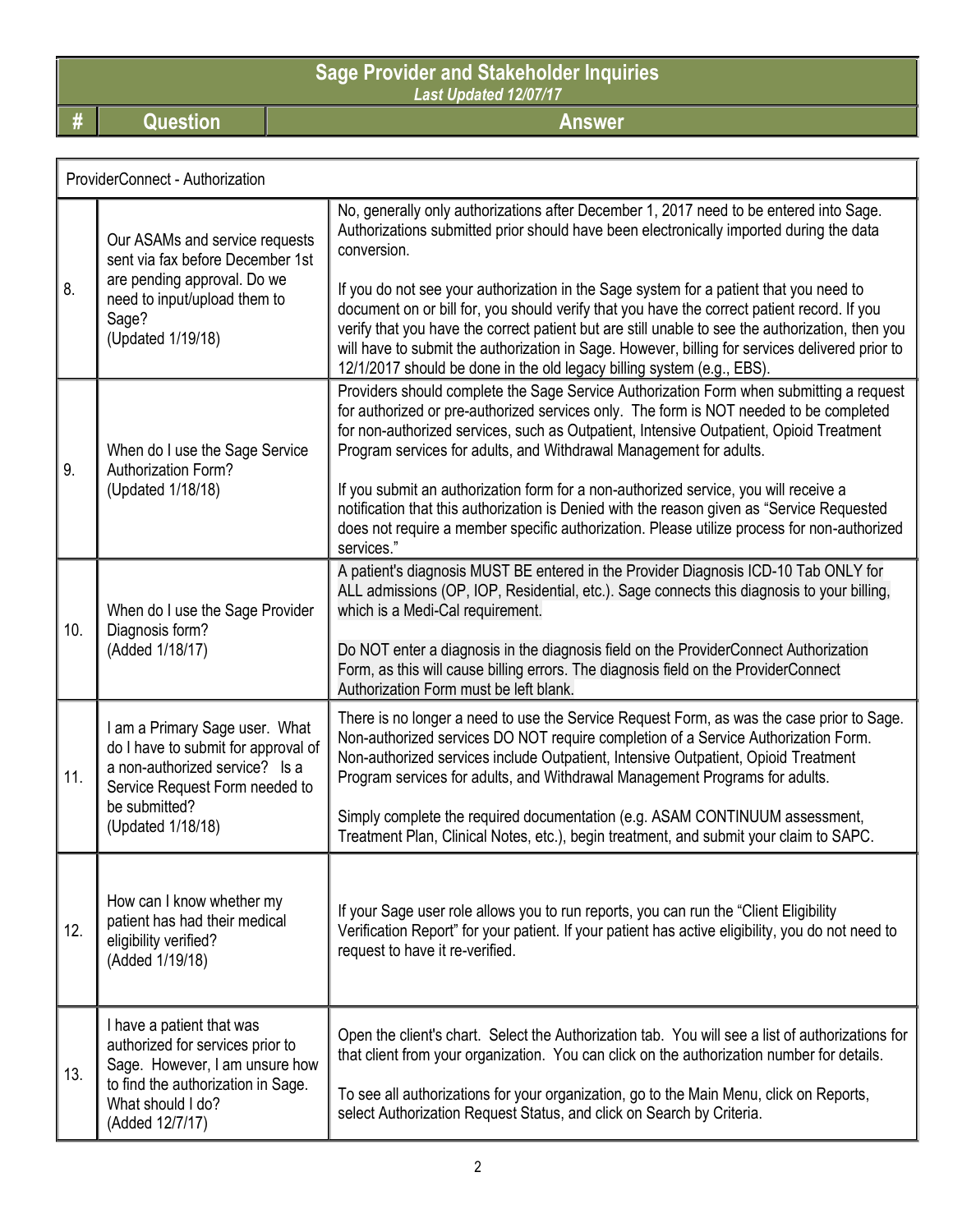|     | <b>Sage Provider and Stakeholder Inquiries</b><br><b>Last Updated 12/07/17</b>                                                                        |                                                                                                                                                                                                                                                                                                                                                                                                                                                                                                                                                                                                                                                                                                                                                                                                                                                                                                                                                                                                                                                                                                                                                             |  |
|-----|-------------------------------------------------------------------------------------------------------------------------------------------------------|-------------------------------------------------------------------------------------------------------------------------------------------------------------------------------------------------------------------------------------------------------------------------------------------------------------------------------------------------------------------------------------------------------------------------------------------------------------------------------------------------------------------------------------------------------------------------------------------------------------------------------------------------------------------------------------------------------------------------------------------------------------------------------------------------------------------------------------------------------------------------------------------------------------------------------------------------------------------------------------------------------------------------------------------------------------------------------------------------------------------------------------------------------------|--|
| #   | <b>Question</b>                                                                                                                                       | <b>Answer</b>                                                                                                                                                                                                                                                                                                                                                                                                                                                                                                                                                                                                                                                                                                                                                                                                                                                                                                                                                                                                                                                                                                                                               |  |
| 14. | What do I do if I submitted an<br>authorization, but it is missing in<br>Sage or has incorrect<br>information?<br>(Updated 1/19/18)                   | Go to the Authorization section and verify the authorization is present and active<br>1.<br>2.<br>If your authorization is missing:<br>Complete the Financial Eligibility form<br>3.<br>Complete the Provider Diagnosis (ICD-10) form<br>4.<br>Submit an Authorization request for the remaining dates of the authorization period<br>5.<br>and upload the original, approval document you received from SAPC via the<br>Attachments section for the client and authorization that is being requested.<br>If the authorization is missing information, please enter missing information.<br>6.<br>If the authorization has incorrect or missing information and you are not able to edit or<br>enter this information, submit a Netsmart Sage Help Desk ticket via the portal and<br>include the following information.<br>SUBJECT - Request to Update Authorization Information<br>а.<br>Requestors Name:<br>b.<br>Facility:<br>C.<br>Patient ID:<br>d.<br>Patient Name:<br>е.<br>f.<br>Incorrect / Missing Information:<br>Correct Information:<br>g.<br>Note: The process described above is for new authorizations submitted after December 1,<br>2017. |  |
|     | ProviderConnect - Client Consent                                                                                                                      |                                                                                                                                                                                                                                                                                                                                                                                                                                                                                                                                                                                                                                                                                                                                                                                                                                                                                                                                                                                                                                                                                                                                                             |  |
| 15. | I was trying to open a form in the<br>system, and Sage is displaying a<br>message that I do not have<br>consent. What should I do?<br>(Added 12/7/17) | If the client has granted consent to view their clinical record, go to the Client Consent form<br>and verify the Provider agency(ies) selected is accurate. While patients may elect to limit<br>the sharing of their information with one or more specific treatment Provider agencies, this<br>may limit your ability to coordinate their care across the SAPC network. For this reason,<br>SAPC recommends that you encourage your client to consider consenting to sharing their<br>clinical information across the SAPC network (e.g. "All Users" option).                                                                                                                                                                                                                                                                                                                                                                                                                                                                                                                                                                                             |  |
| 16. | Do we need a release of<br>information for everything?<br>(Added 1/19/18)                                                                             | You need to have patient's consent to speak and exchange information with other providers<br>in the SAPC network about their previous care, to view previous records, and when<br>attempting to coordinate services with other providers. Since SAPC is the administrative<br>entity, you DO NOT need a release of information to speak with or share information with<br>SAPC. Providers CANNOT withhold information from SAPC for patients within SAPC's<br>jurisdiction.                                                                                                                                                                                                                                                                                                                                                                                                                                                                                                                                                                                                                                                                                 |  |
| 17. | Is there a mechanism to revoke a<br>client consent on Sage?<br>(Added 1/19/19)                                                                        | Yes, if a patient revokes consent, you should change the consent settings in Sage under<br>the Consents tab.                                                                                                                                                                                                                                                                                                                                                                                                                                                                                                                                                                                                                                                                                                                                                                                                                                                                                                                                                                                                                                                |  |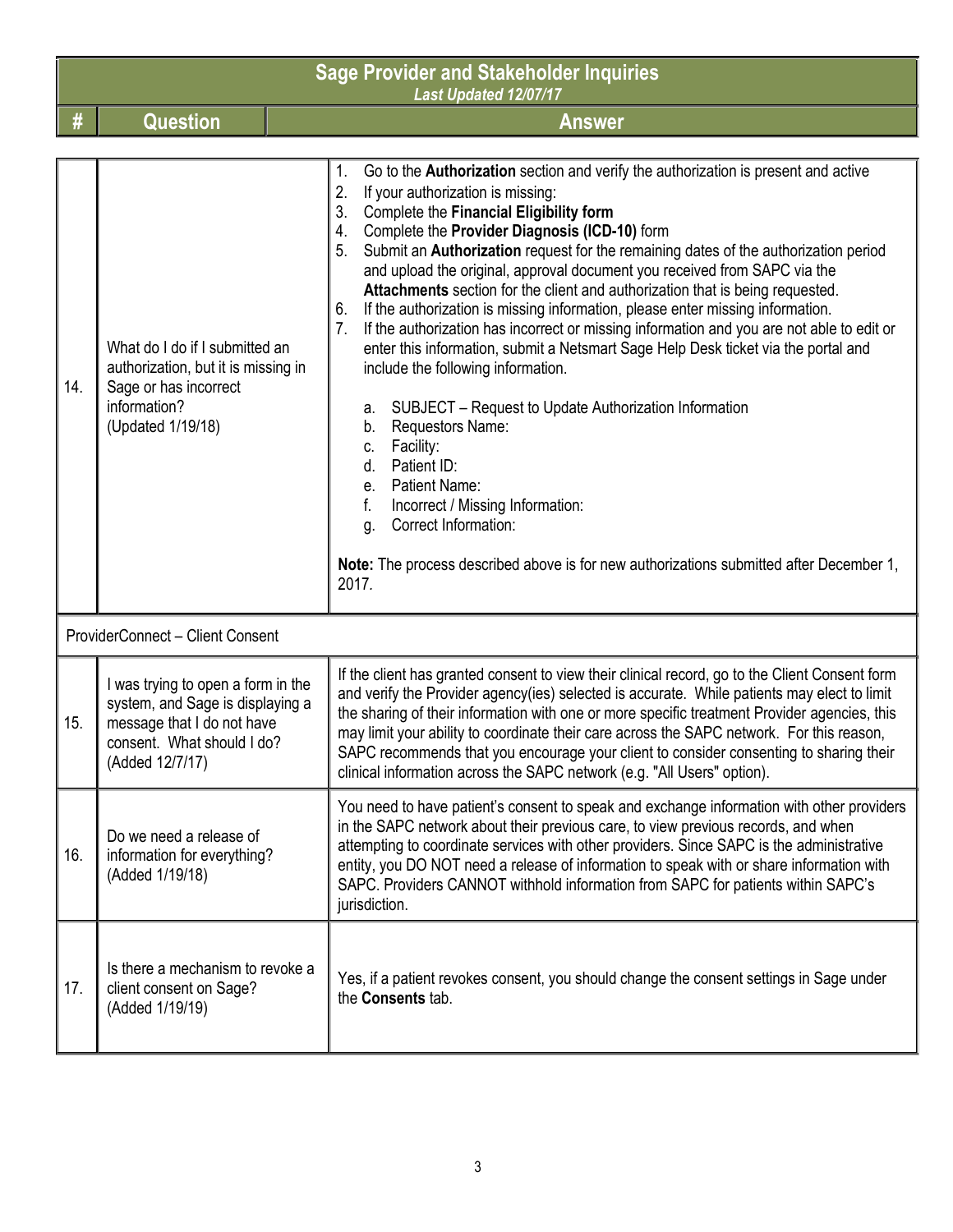|     | <b>Sage Provider and Stakeholder Inquiries</b><br>Last Updated 12/07/17                                                                                                   |                                                                                                                                                                                                                                                                                                                                                                                                                                                                                                                                                                                                                                                                                             |  |
|-----|---------------------------------------------------------------------------------------------------------------------------------------------------------------------------|---------------------------------------------------------------------------------------------------------------------------------------------------------------------------------------------------------------------------------------------------------------------------------------------------------------------------------------------------------------------------------------------------------------------------------------------------------------------------------------------------------------------------------------------------------------------------------------------------------------------------------------------------------------------------------------------|--|
| #   | <b>Question</b>                                                                                                                                                           | <b>Answer</b>                                                                                                                                                                                                                                                                                                                                                                                                                                                                                                                                                                                                                                                                               |  |
|     |                                                                                                                                                                           |                                                                                                                                                                                                                                                                                                                                                                                                                                                                                                                                                                                                                                                                                             |  |
| 18. | Do we physically have to upload<br>consent and release forms?<br>(Added 1/19/18)                                                                                          | Yes, since these forms need to contain the patient's signature, they need to be uploaded<br>into Sage.                                                                                                                                                                                                                                                                                                                                                                                                                                                                                                                                                                                      |  |
| 19. | What documents do I need to<br>"upload" in Sage when submitting<br>an authorization request or in<br>order to have my patient's edibility<br>verified?<br>(Added 1/18/18) | You need to upload the consent forms, treatment plan with patient's signature (if available),<br>Youth ASAM (if applicable), Youth At-Risk Determination Tool (if applicable). Other forms,<br>including Financial Eligibility Form, Provider Diagnosis (ICD-10) form, ASAM CONTINUUM<br>and Authorization should all be completed within Sage.                                                                                                                                                                                                                                                                                                                                             |  |
|     | ProviderConnect - Client Search                                                                                                                                           |                                                                                                                                                                                                                                                                                                                                                                                                                                                                                                                                                                                                                                                                                             |  |
| 20. | What do I do if I cannot find a<br>client that I believe should be in<br>Sage?<br>(Added 12/7/17)                                                                         | If a client is missing (e.g., you cannot see them in the system), please follow the steps<br>below:<br>Search for the client by Lookup Client and Add New Client/Client Search.<br>"Add New Client/Client Search" searches the entire SAPC Providers<br><b>Network</b><br>"Lookup Client" searches within your organization<br>TIP: If client is not found with very specific search criteria, limit the amount of<br>information entered to expand your search and confirm the client is not found.<br>If you cannot find your client after taking these steps, manually admit them.<br>2.<br>3.<br>If you are certain that client should be in Sage or you experience this issue multiple |  |
|     |                                                                                                                                                                           | times, you may also enter a Netsmart Sage Help Desk ticket. When submitting the<br>request, provide a <i>minimum</i> amount of protected health information to enable us to<br>investigate the problem.                                                                                                                                                                                                                                                                                                                                                                                                                                                                                     |  |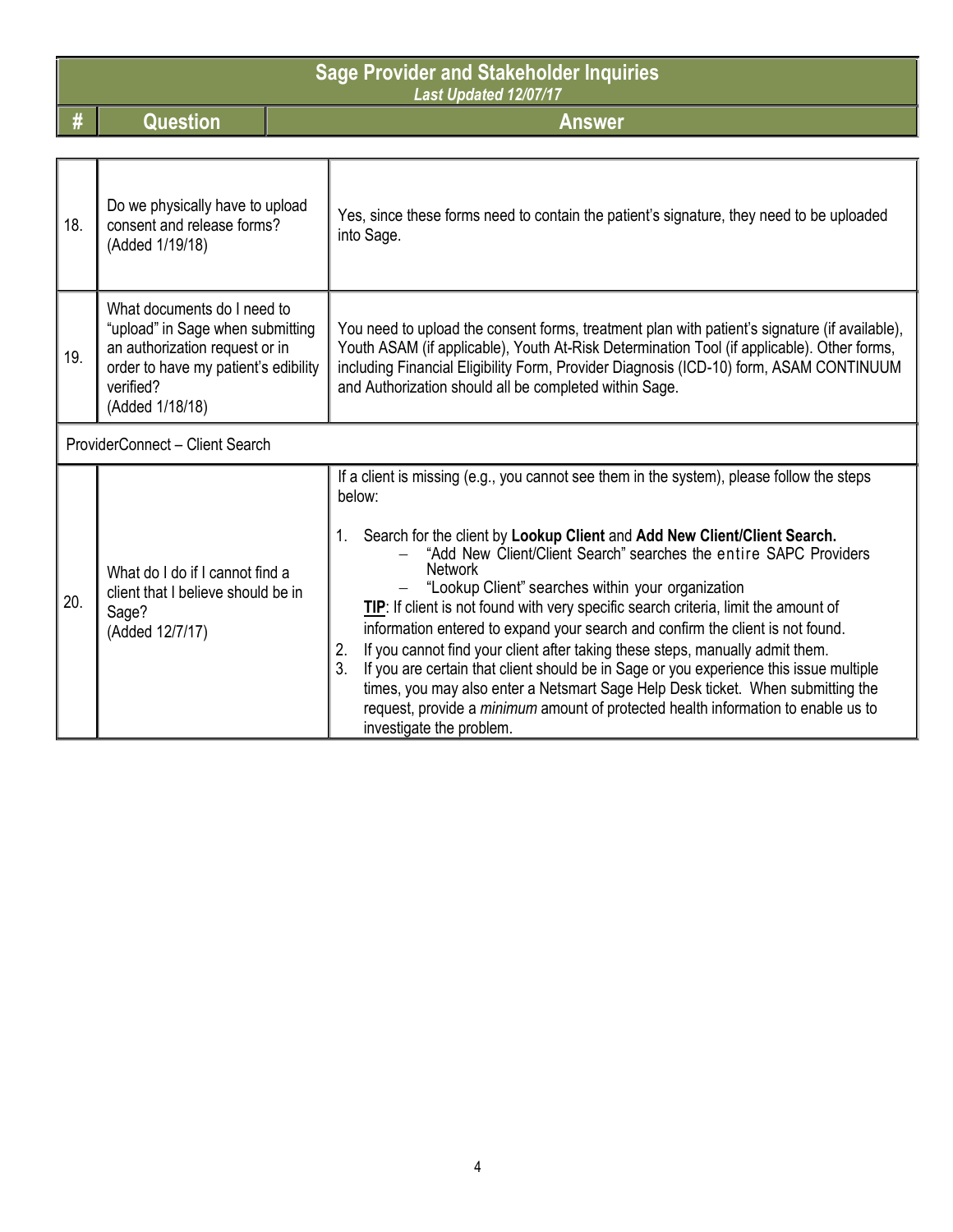|     | <b>Sage Provider and Stakeholder Inquiries</b><br>Last Updated 12/07/17                                               |                                                                                                                                                                                                                                                                                                                                                                                                                                                                                                                                                                                                                                                                                                                                                                                                                                                                                                                                                                                                                                                                                                                        |  |
|-----|-----------------------------------------------------------------------------------------------------------------------|------------------------------------------------------------------------------------------------------------------------------------------------------------------------------------------------------------------------------------------------------------------------------------------------------------------------------------------------------------------------------------------------------------------------------------------------------------------------------------------------------------------------------------------------------------------------------------------------------------------------------------------------------------------------------------------------------------------------------------------------------------------------------------------------------------------------------------------------------------------------------------------------------------------------------------------------------------------------------------------------------------------------------------------------------------------------------------------------------------------------|--|
| #   | <b>Question</b>                                                                                                       | <b>Answer</b>                                                                                                                                                                                                                                                                                                                                                                                                                                                                                                                                                                                                                                                                                                                                                                                                                                                                                                                                                                                                                                                                                                          |  |
| 21. | Client or Client data is missing or<br>incorrect.<br>(Updated 1/19/18)                                                | If you can see the Client, but the Client has incorrect demographic or other information:<br>Make sure to search for the client by Lookup Client and Add New Client/Client<br>Search.<br>2.<br>Review the Demographics tab and correct information if you have the access to do so.<br>Some critical demographic fields, such as Name, Date of Birth and Social Security<br>Number must be corrected by a Sage System Administrator. Other information,<br>you are able to enter or edit yourself.<br>If you are able, edit the information yourself.<br>If you have an incorrect information in one of the fields that you are unable to edit<br>yourself, please Contact the Netsmart Sage Help Desk via the portal and submit<br>the following information.<br>SUBJECT - Request to Update Demographic Information<br>a.<br>Requestors (Contact) Name:<br>b.<br>Facility:<br>C.<br>d.<br>Client ID:<br><b>Client Name:</b><br>$e_{-}$<br>f.<br>For each field of incorrect or missing data include the following<br>The specific incorrect / missing Information:<br>The correct Information you want added/edited: |  |
| 22. | What do I do if a client is found on<br>Sage, but I cannot see any of the<br>client information?<br>(Updated 1/18/19) | Double check to make sure that you and your agency have consent for the client in<br>1.<br>Client Consents Sage tab. If you do not have consent, then you will need to obtain<br>the appropriate consent for your agency to see the client information and this will need<br>to be indicated in Sage under the Consents tab.<br>Note: Client Consent was not a part of the automatic conversion process as data was<br>not available. Consent for pre-populated clients must be performed manually.<br>If the step above does not resolve the issue, contact the Sage Help Desk via the portal<br>2.<br>and submit the following information.<br>SUBJECT - Request to View Client Information<br>а.<br>Requestors Name:<br>b.<br>Facility:<br>C.<br>Patient ID:<br>d.<br>Patient Name:<br>е.<br>f.<br>I can see Consent identified for my organization: Yes or No<br>Form (screen) name where I am expecting to see information but do not:<br>g.<br>h. Types of information I am expecting to see but do not:                                                                                                         |  |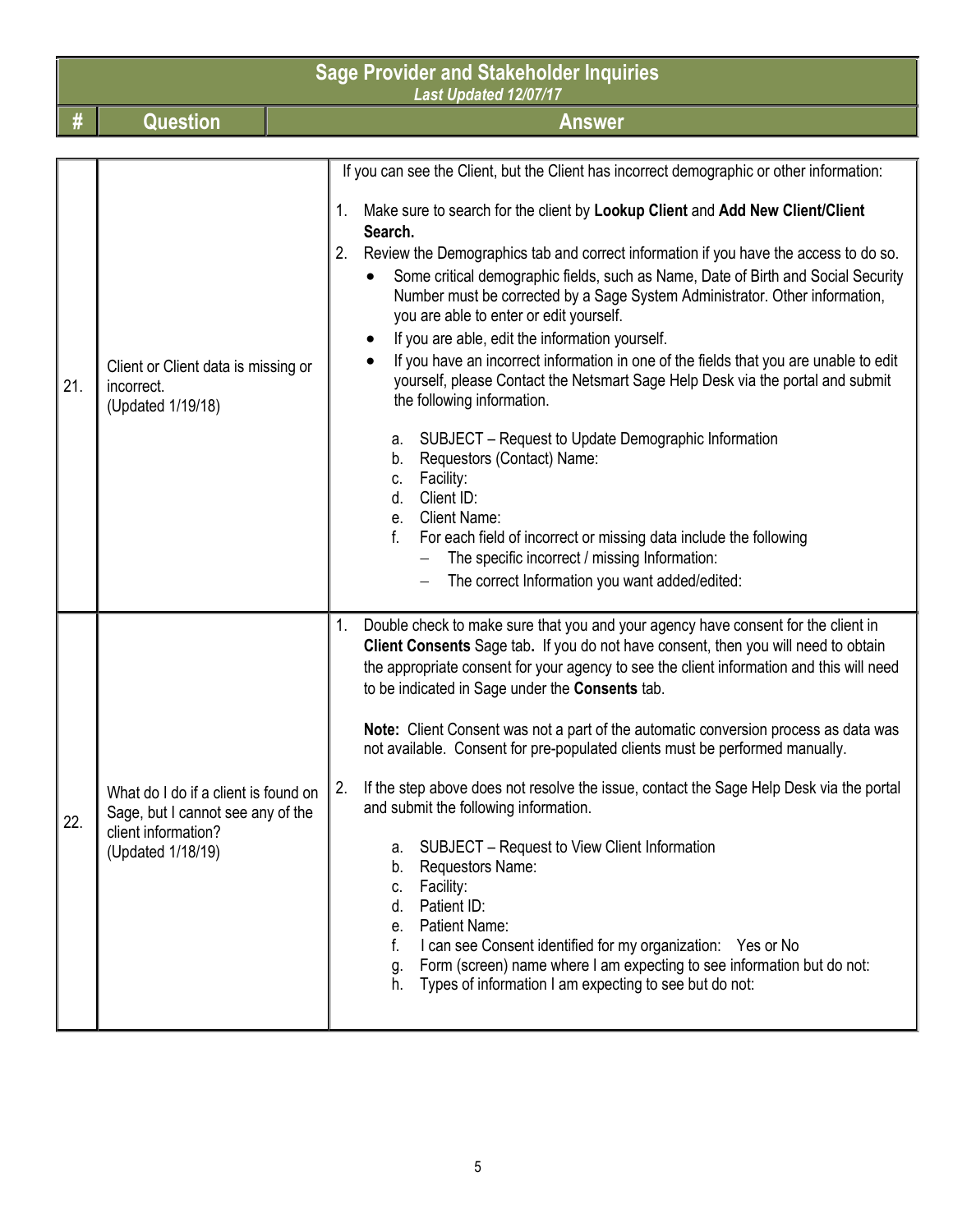|     | <b>Sage Provider and Stakeholder Inquiries</b><br>Last Updated 12/07/17                                                                                                                                                      |                                                                                                                                                                                                                                                                                                                                                                      |  |
|-----|------------------------------------------------------------------------------------------------------------------------------------------------------------------------------------------------------------------------------|----------------------------------------------------------------------------------------------------------------------------------------------------------------------------------------------------------------------------------------------------------------------------------------------------------------------------------------------------------------------|--|
| #   | <b>Question</b>                                                                                                                                                                                                              | <b>Answer</b>                                                                                                                                                                                                                                                                                                                                                        |  |
|     |                                                                                                                                                                                                                              |                                                                                                                                                                                                                                                                                                                                                                      |  |
|     |                                                                                                                                                                                                                              | If you see that there is more than one record in Sage for a single client, you can<br>request a records merge by doing the following:                                                                                                                                                                                                                                |  |
|     |                                                                                                                                                                                                                              | 1. Search for the client by Lookup Client and Add New Client/Client<br>Search.                                                                                                                                                                                                                                                                                       |  |
|     | What should I do if a client has a                                                                                                                                                                                           | 2.<br>Identify which two (or more) records need to be merged.                                                                                                                                                                                                                                                                                                        |  |
| 23. | duplicate record? Some have<br>small errors (i.e. transposed<br>birthdate, etc.) Which record<br>should we use? If data is in both                                                                                           | Submit a Sage Netsmart Help Desk via the portal (https://netsmart.service-<br>3.<br>now.com/plexussupport) and submit the following information:<br>SUBJECT - Request to have records merged.<br>a.                                                                                                                                                                  |  |
|     | records, can these records be<br>merged?                                                                                                                                                                                     | Requestors (Contact) Name:<br>b.<br>Facility:<br>C.                                                                                                                                                                                                                                                                                                                  |  |
|     |                                                                                                                                                                                                                              | Client IDs of records requesting to be merged:<br>d.                                                                                                                                                                                                                                                                                                                 |  |
|     |                                                                                                                                                                                                                              | Client Name(s) of records requesting to be merged:<br>е.<br>$f_{\cdot}$<br>Client Date(s) of Birth for records requesting to be merged:                                                                                                                                                                                                                              |  |
|     |                                                                                                                                                                                                                              | Identify which of the records you believe to be the most accurate, if<br>g.                                                                                                                                                                                                                                                                                          |  |
|     |                                                                                                                                                                                                                              | applicable:<br>This will be sent to SAPC for review and merging of records, as appropriate.<br>4.                                                                                                                                                                                                                                                                    |  |
| 24. | If a patient is transferred or<br>moved to another agency, can the<br>patient's file be connected or<br>merged?                                                                                                              | Yes, the client can be found via the "Client Search" function. Each patient should<br>only have 1 record in Sage, regardless of where they have received services or how<br>many admissions they have had. If both treatment episodes have consent to share<br>the records in Sage, both agencies should be able to see the records from both<br>episodes/admission. |  |
|     | ProviderConnect - Cutover                                                                                                                                                                                                    |                                                                                                                                                                                                                                                                                                                                                                      |  |
| 25. | What Clinical Documents from the<br>cutover period do providers need<br>to be entered into Sage instead of<br>uploading?<br>(Added 12/7/17)                                                                                  | ASAM assessments from the cutover period can be uploaded onto Sage. All other clinical<br>documents (e.g., Progress Notes, Treatment Plans, etc.) need to be entered into Sage                                                                                                                                                                                       |  |
| 26. | During the cutover period, what<br>should we do with withdrawal<br>management patients who are<br>now in the residential treatment<br>program? Do we submit the<br>withdrawal management data<br>first?<br>(Updated 1/19/18) | Yes. While, withdrawal management (WM) for adults is a non-authorized service, the ASAM<br>from the WM admission will be needed to establish medical necessity for the subsequent<br>residential admission which is an authorized service.                                                                                                                           |  |
| 27. | Why do I have to enter consents<br>and other materials into Sage?<br>(Updated 1/19/18)                                                                                                                                       | Because not all information (Consents, etc.) existed in previous programs (Encounter Billing<br>System, LACPRS, etc.), that information must be re-entered into Sage.                                                                                                                                                                                                |  |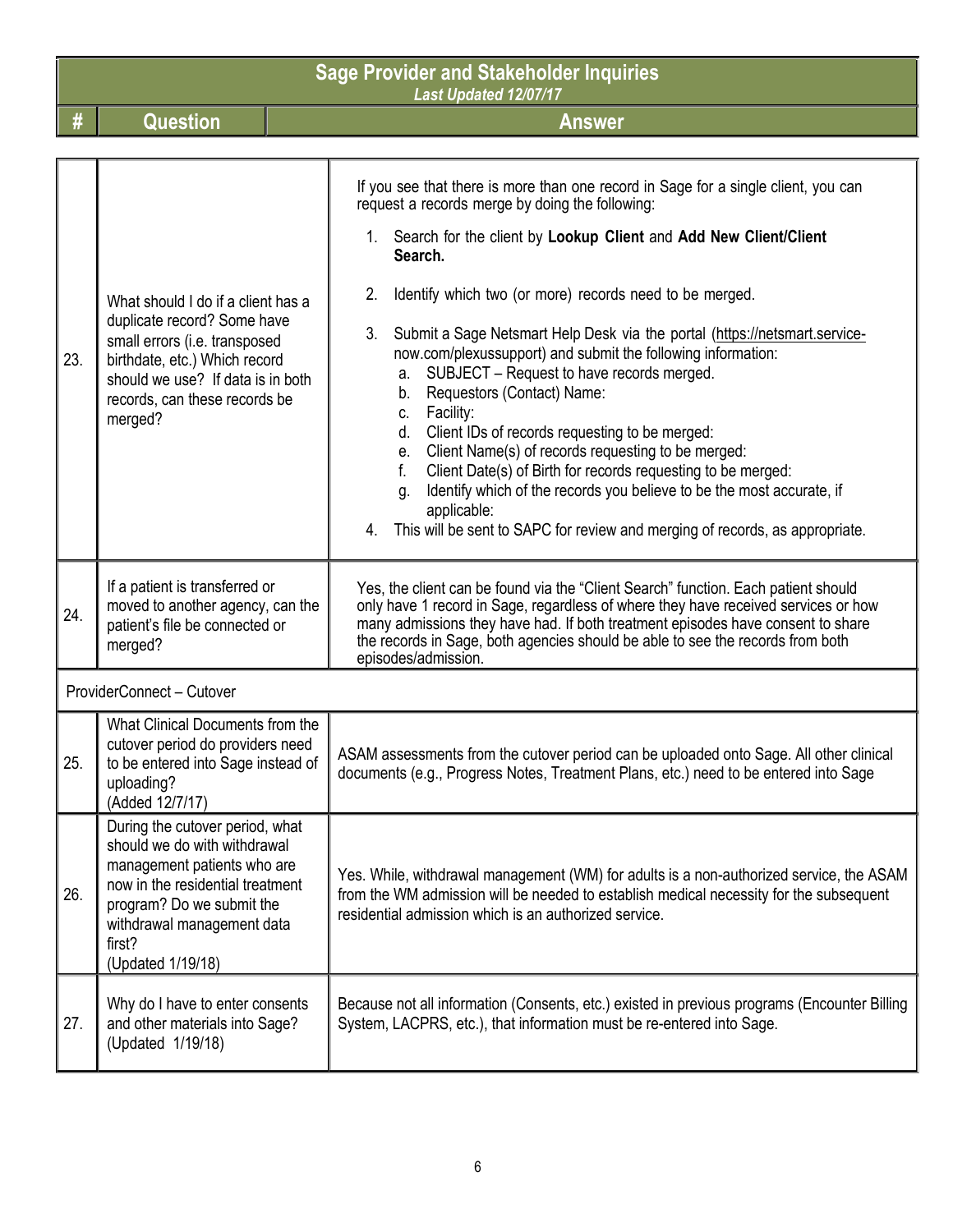| <b>Sage Provider and Stakeholder Inquiries</b><br><b>Last Updated 12/07/17</b> |                                                                                                                            |  |                                                                                                                                                                                                                                                                                                                                                                                                              |  |
|--------------------------------------------------------------------------------|----------------------------------------------------------------------------------------------------------------------------|--|--------------------------------------------------------------------------------------------------------------------------------------------------------------------------------------------------------------------------------------------------------------------------------------------------------------------------------------------------------------------------------------------------------------|--|
| #                                                                              | <b>Question</b>                                                                                                            |  | <b>Answer</b>                                                                                                                                                                                                                                                                                                                                                                                                |  |
|                                                                                |                                                                                                                            |  |                                                                                                                                                                                                                                                                                                                                                                                                              |  |
| 28.                                                                            | In regards to clients who are in<br>LACPRS but not in Sage, do we<br>submit discharge forms to SAPC<br>via efax?           |  | No, all LACPRS data should be entered into Sage.                                                                                                                                                                                                                                                                                                                                                             |  |
| 29.                                                                            | During the cut-over period, do we<br>have to enter our data for<br>LACPRS?                                                 |  | Yes, all treatment conducted during the cutover should be entered into Sage.                                                                                                                                                                                                                                                                                                                                 |  |
| 30.                                                                            | After the cutover, can the paper-<br>based treatment plan be uploaded<br>if the client is not yet in Sage?                 |  | No, all clients should be entered into Sage. You are unable to upload anything into Sage<br>without the client being in Sage.                                                                                                                                                                                                                                                                                |  |
| 31.                                                                            | I am not able to find a client in the<br>Sage system. Should we wait or<br>go ahead and input them now?<br>(Added 1/19/18) |  | It is important to search prior to creating a new record in order to avoid duplicate records for<br>the same patient. However, if you are unable to find a patient despite searching<br>appropriately, you should input that patient into Sage.<br>If you are unable to find a large number of patients, this may indicate bigger issues and in<br>these cases, please contact the Help Desk for assistance. |  |
|                                                                                | ProviderConnect - Drug Testing                                                                                             |  |                                                                                                                                                                                                                                                                                                                                                                                                              |  |
| 32.                                                                            | Would it be possible to update<br>ICD-10 codes to include one for<br>using the drug "Spice"?<br>(Added 12/7/17)            |  | No. The ICD-10 codes are part of a defined library of diagnoses that cannot be modified by<br><b>SAPC or Netsmart.</b>                                                                                                                                                                                                                                                                                       |  |
| 33.                                                                            | Do we upload urine analysis<br>results into Sage?                                                                          |  | Sage allows for this function through scanning and attaching in Sage. However, provider<br>should also enter the data from the testing in the Sage Drug Testing form.                                                                                                                                                                                                                                        |  |
|                                                                                | ProviderConnect - Login                                                                                                    |  |                                                                                                                                                                                                                                                                                                                                                                                                              |  |
| 34.                                                                            | Sage users are not able to log in,<br>need password resets, etc.<br>(Added 12/8/17)                                        |  | Contact the Sage Help Desk. Nearly all log-in issues have been resolved by calling this<br>Help Desk. The Help Desk can also assist with passwords reset.                                                                                                                                                                                                                                                    |  |
| 35.                                                                            | Some users were issued two C<br>numbers. Which one should I<br>use?<br>(Added 12/8/17)                                     |  | Please contact the Sage Help Desk.                                                                                                                                                                                                                                                                                                                                                                           |  |
|                                                                                | <b>ProviderConnect - Sage Users/Staff</b>                                                                                  |  |                                                                                                                                                                                                                                                                                                                                                                                                              |  |
| 36.                                                                            | I need to be in a different Sage<br>User Role. How do I request a<br>change to my role permissions?<br>(Added 12/7/17)     |  |                                                                                                                                                                                                                                                                                                                                                                                                              |  |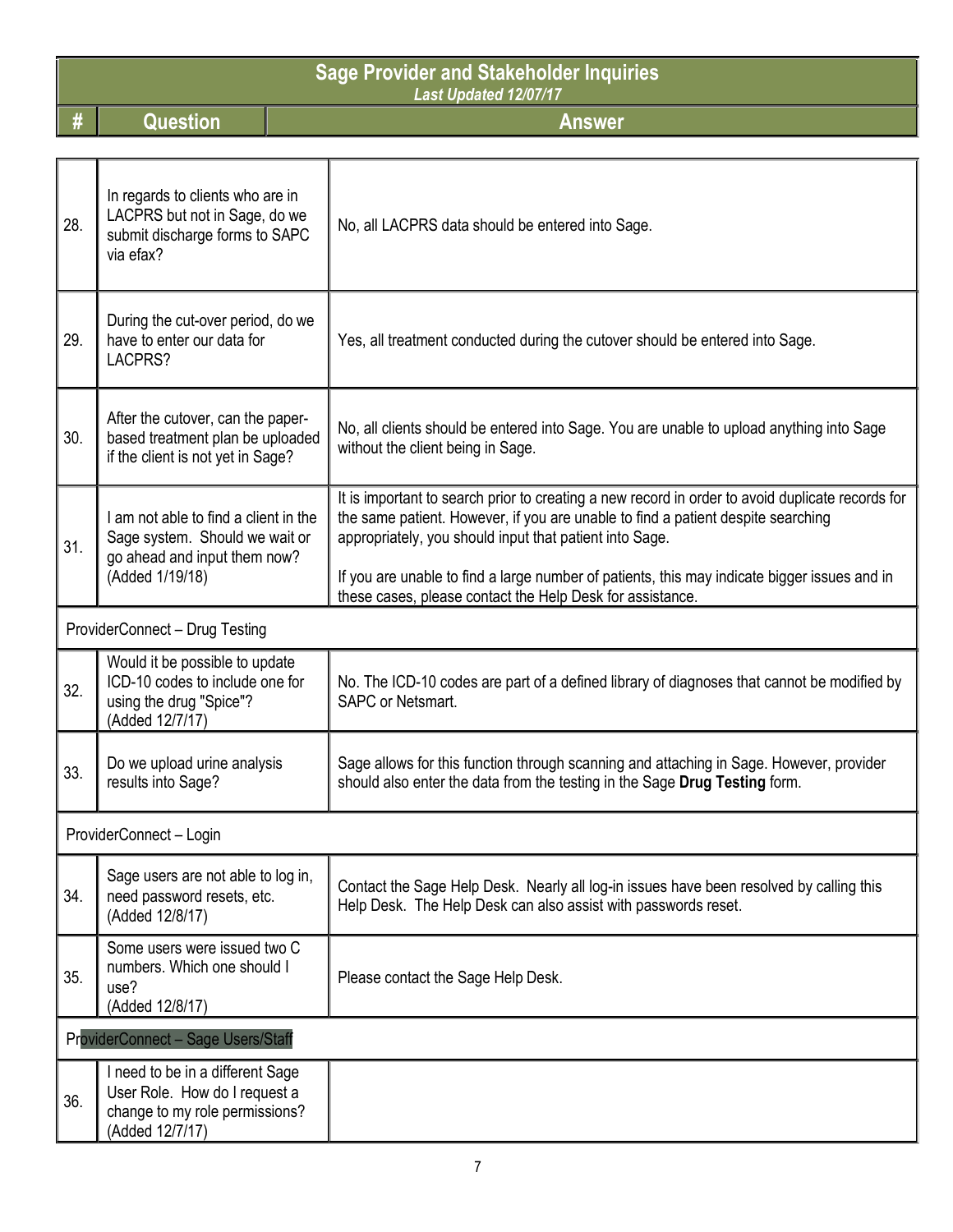| <b>Sage Provider and Stakeholder Inquiries</b><br>Last Updated 12/07/17 |                                                                                                                                                                                 |                                                                                                                                                                                                                                                                                                                                                                                                                                                                                                                                                                      |
|-------------------------------------------------------------------------|---------------------------------------------------------------------------------------------------------------------------------------------------------------------------------|----------------------------------------------------------------------------------------------------------------------------------------------------------------------------------------------------------------------------------------------------------------------------------------------------------------------------------------------------------------------------------------------------------------------------------------------------------------------------------------------------------------------------------------------------------------------|
| #                                                                       | <b>Question</b>                                                                                                                                                                 | <b>Answer</b>                                                                                                                                                                                                                                                                                                                                                                                                                                                                                                                                                        |
| 37.                                                                     | One of the clinicians at my<br>organization is not listed in Sage.<br>What do I do?<br>(Added 12/7/17)                                                                          | Please review the onboarding/offboarding procedure available on the SAPC Sage site at                                                                                                                                                                                                                                                                                                                                                                                                                                                                                |
| 38.                                                                     | How do I become a Super User?                                                                                                                                                   | http://publichealth.lacounty.gov/sapc/Sage/Sageinfo.htm. Additionally, you may contact<br>the Help Desk to request assistance with these concerns.                                                                                                                                                                                                                                                                                                                                                                                                                   |
| 39.                                                                     | How do we register a new<br>employee for access to Sage?                                                                                                                        |                                                                                                                                                                                                                                                                                                                                                                                                                                                                                                                                                                      |
|                                                                         |                                                                                                                                                                                 | ProviderConnect - Clinical Forms (e.g. Progress Notes, Treatment Plan, Discharge, etc.)                                                                                                                                                                                                                                                                                                                                                                                                                                                                              |
| 40.                                                                     | What is the difference between a<br>case review and case conference<br>note types?<br>(Added 12/7/17)                                                                           | Case Review is generally an individual review. Case Conference is a review with multiple<br>staff.                                                                                                                                                                                                                                                                                                                                                                                                                                                                   |
| 41.                                                                     | Is an LPHA signature required?<br>(Updated 1/19/18)                                                                                                                             | An LPHA signature is required on the treatment plan and the ASAM assessment. If you<br>write a Miscellaneous Progress Note to override a level of care determination on the<br>ASAM, an LPHA signature is required on that note as well.                                                                                                                                                                                                                                                                                                                             |
| 42.                                                                     | What signatures do I need on a<br><b>Treatment Plan?</b><br>(Added 12/7/17)                                                                                                     | Treatment Plans require a patient signature and an LPHA signature. If an SUD counselor<br>completes the initial draft of the Treatment Plan, it must be finalized by an LPHA. Whereas<br>the SUD counselor and LPHA can electronically sign the Treatment Plan by submitting a<br>draft of Treatment Plan (for SUD counselors) and finalizing the Treatment Plan (for<br>LPHA's), the patient signature must be a "wet" signature that requires a physical signature<br>by the patient that must then be uploaded into Sage, once the patient signature is obtained. |
| 43.                                                                     | Clarify what progress notes and<br>treatment plans do we need to<br>input into Sage? We are unsure<br>of what time period during the cut<br>over have been uploaded by<br>SAPC. | All treatment conducted on and after December 1, 2018, must be entered into Sage. Also,                                                                                                                                                                                                                                                                                                                                                                                                                                                                              |
| 44.                                                                     | What documents need to<br>uploaded to Sage? Treatment<br>plans? Progress notes?                                                                                                 | see FAQ #22 above.                                                                                                                                                                                                                                                                                                                                                                                                                                                                                                                                                   |
| 45.                                                                     | Can the update on the Treatment<br>Plan be edited once it is finalized?                                                                                                         | No. Once finalized, no documented can be edited.                                                                                                                                                                                                                                                                                                                                                                                                                                                                                                                     |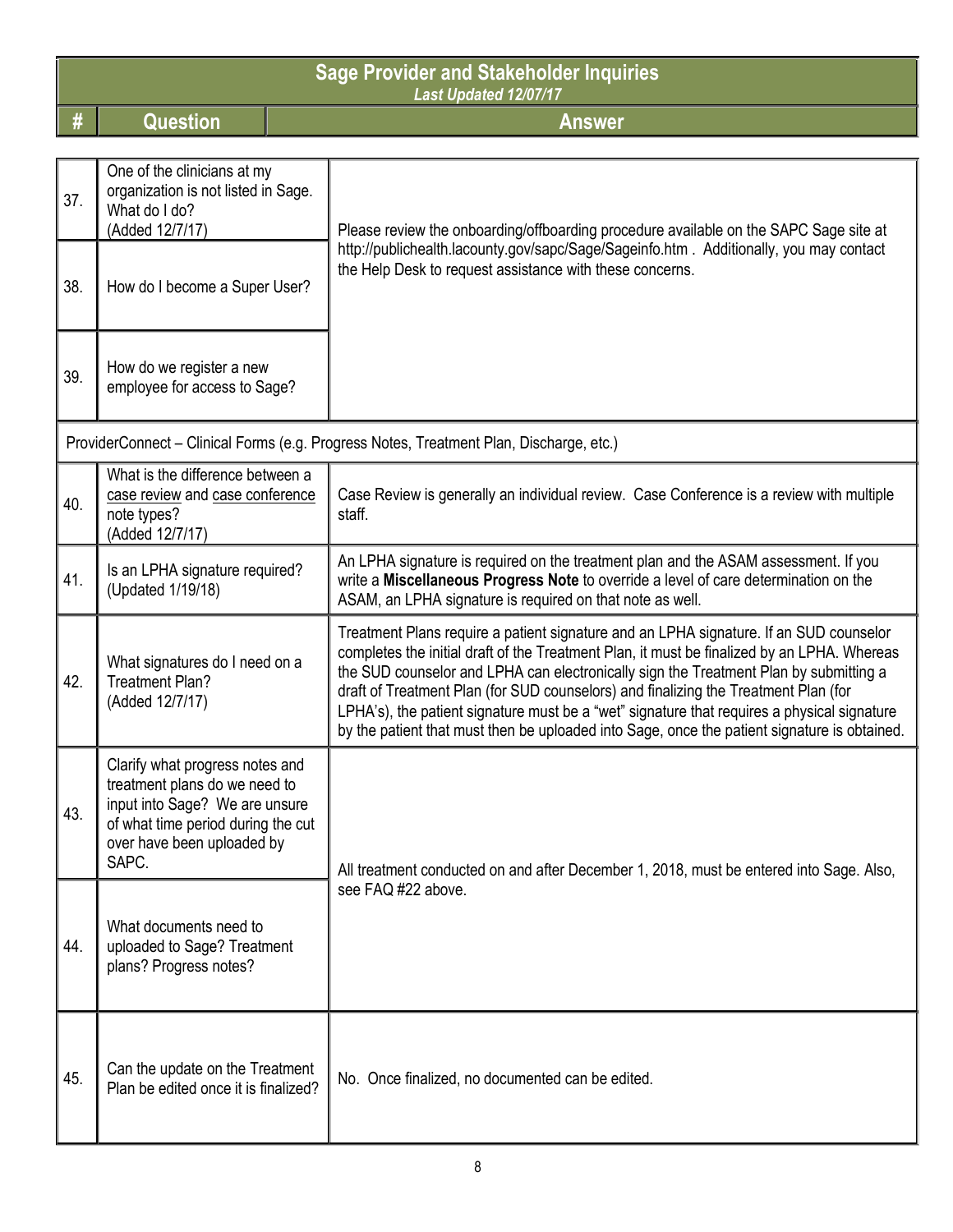|     | <b>Sage Provider and Stakeholder Inquiries</b><br><b>Last Updated 12/07/17</b>                                                                                                                                                                                 |                                                                                                                                                                                                                                                                                                                                                                                                                                                                                                                        |  |  |
|-----|----------------------------------------------------------------------------------------------------------------------------------------------------------------------------------------------------------------------------------------------------------------|------------------------------------------------------------------------------------------------------------------------------------------------------------------------------------------------------------------------------------------------------------------------------------------------------------------------------------------------------------------------------------------------------------------------------------------------------------------------------------------------------------------------|--|--|
| #   | <b>Question</b>                                                                                                                                                                                                                                                | <b>Answer</b>                                                                                                                                                                                                                                                                                                                                                                                                                                                                                                          |  |  |
| 46. | If there are no changes during the<br>treatment plan review, do I need<br>to write a progress note about the<br>review? For treatment plan<br>updates, do I create a whole new<br>treatment plan?<br>(Added 1/19/18)                                           | Yes. You must write a progress note documenting a treatment plan review – otherwise<br>there is no evidence that a treatment plan review was ever performed. The Miscellaneous<br>Progress Note form should be used for this purpose. Under "type" section, select<br>"Treatment Plan Review/Development".<br>When conducting a treatment plan update, a new treatment plan form must be created<br>even if you intend to continue with the same treatment goals.                                                      |  |  |
| 47. | When the staff submit progress<br>notes for me to review and I hit<br>"final", there are no other edits<br>that can be made. Who is<br>responsible for that progress note<br>submission, the LPHA or the<br>counselor?<br>(Updated 1/19/18)                    | Counselors and LPHAs are able to both save in draft state and finalize their own progress<br>notes.<br>If an LPHA wants to be review/edit a counselor's note, they should request the counselor to<br>save the note in draft state and then finalize it upon review. This is the recommended<br>workflow for progress notes documenting treatment plan reviews.<br>Based on recent guidance given by the state, Licensed-Eligible LPHA's will also soon be<br>able to finalize their own progress notes.               |  |  |
| 48. | When entering progress notes<br>into Sage using<br>GIRP/BIRP/SIRP/SOAP formats<br>for any service other than groups,<br>the note would not let me enter<br>start or end time of the session.<br>What do I do? Won't this affect<br>billing?<br>(Added 1/19/18) | Yes, start and end times are needed on your documentation. This has been identified as a<br>needed change to these note types and SAPC is discussing this change with Netsmart. In<br>the interim, please enter this information in the text box portions of the note.                                                                                                                                                                                                                                                 |  |  |
| 49. | How can we change information<br>and /or update the Treatment<br>Plan in Sage?<br>(Added 1/19/18)                                                                                                                                                              | Once a note is finalized, it cannot be edited by users. To update the treatment plan, you<br>should re-submit a new Treatment Plan form with the correct or updated information.                                                                                                                                                                                                                                                                                                                                       |  |  |
| 50. | For secondary Sage users, does<br>the treatment plan need to be on<br>Sage and our own EHR?<br>(Added 1/19/18)                                                                                                                                                 | Secondary Sage users enter treatment documentation in their own EHR. However, your<br>agency's Treatment Plan template needs to first be approved by SAPC. Treatment Plan<br>templates should be emailed to Dr. Gary Tsai (gtsai@ph.lacounty.gov). If your treatment<br>plan is not yet approved by SAPC, you will need to enter the treatment plan in Sage.<br>Additionally, you will need to upload your treatment plan when submitting reauthorization<br>requests or requests for re-determination of eligibility. |  |  |
| 51. | What information is expected in<br>the discharge summary on Sage?                                                                                                                                                                                              | Please refer to the Provider Manual for required information on the discharge summary:<br>http://publichealth.lacounty.gov/sapc/NetworkProviders.htm                                                                                                                                                                                                                                                                                                                                                                   |  |  |